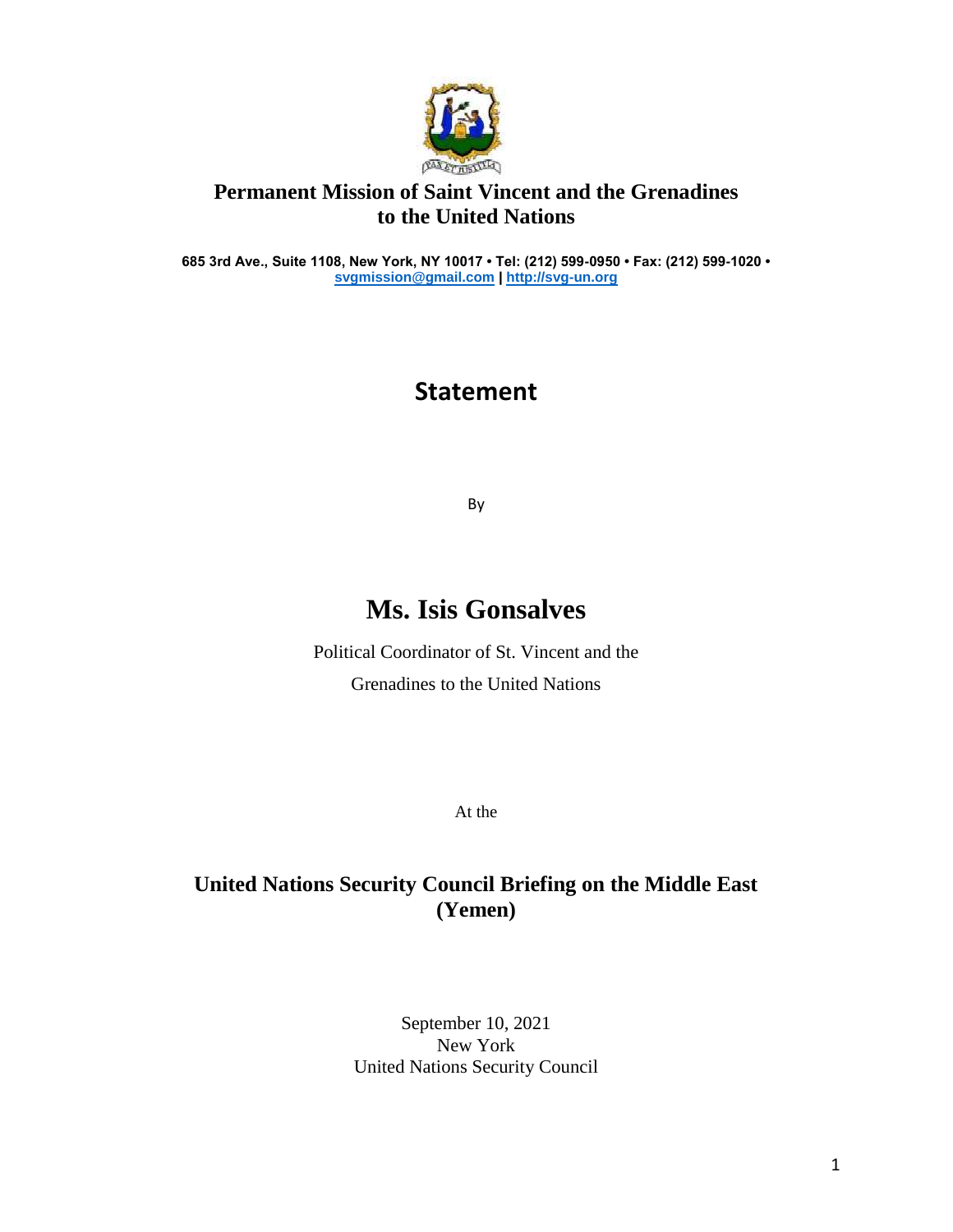Thank you, Madam President.

We thank our briefers for their insightful remarks and their unwavering efforts to finding a durable solution to the conflict in Yemen. The work being undertaken by Ms. Al-Qadhi, including through the Marib Girls Foundation for Development and the "Peacemakers" initiative, is crucial to the safety and security of Yemen's youth, and by extension, indispensable to the long-term prosperity of the country. We also extend congratulations to Special Envoy Hans Grundberg on his recent appointment to this position, and welcome his presence with us this morning.

Once again, we call for an immediate, lasting ceasefire among the parties involved in the Yemeni conflict. The recent launch of attacks into Saudi Arabia from Houthis in Yemen only underscores the urgent necessity for all sides to truly commit to a ceasefire. We condemn these most recent attacks as well as indiscriminate airstrikes and shelling of civilians, and destruction of objects critical for civilians, which have so characterised this war in Yemen. Even before the dust settles, we ought to have an open and frank conversation about reconciliation between the parties, an indispensible component of which is accountability. Our role as a Council, and as individual Council members, is to do our utmost to help facilitate the warring parties to reach a settlement, and to act responsibly when providing support to one party or another.

The impact of the protracted conflict is evident in the collapse of Yemeni institutions and the fragmentation of the social fabric. The brunt of this is borne primarily by those most vulnerable: women and children. Hostilities and displacement threaten millions of people, and we are all acutely aware that fighting on multiple frontlines across the country continues to destabilise an already fragile situation. The overall humanitarian situation continues to deteriorate, in parallel with the economy, as many Yemenis lack the purchasing power needed to afford food and basic necessities. To this end, we recognise the need for unhindered passage of humanitarian aid, particularly against the backdrop of a third wave of the COVID-19 pandemic and an active rainy season that triggered, for the second time this year, the nationwide flood preparedness plan as Yemen faces the climate crisis from a very vulnerable position. In this context, we recall the relevant provisions under international law, to which the parties of the conflict are legally bound. We also call on the international community to sustain and increase its support for the Humanitarian Response Plan. We hope that the humanitarian event organised by Sweden, Switzerland and the EU this month will be seized as an opportunity for the international community to renew its commitment to the people of Yemen. In this vein, however, we note that humanitarian aid is merely palliative. The only viable solution to the conflict is an inclusive Yemeni-led, Yemeni-owned and Yemeni-focused political solution that reflects the complexities on the ground and addresses the root causes of the conflict.

Any reference to the political process will be incomplete without recognising the role of women, who make up a significant portion of the Yemeni population. Women are present and active on the ground in Yemen, including on the frontlines, and were some of the first to call for a ceasefire in Yemen to respond to COVID-19. Women in Yemen have demonstrated their resilience, strength and determination, and a peace process that marginalises this group is destined for failure. Women must be included in all aspects of the peace process, not only when dialogue commences. We urge the Special Envoy to work with Women groups and leaders in Yemen, and for this Council to continue inviting women briefers to enrich our meetings.